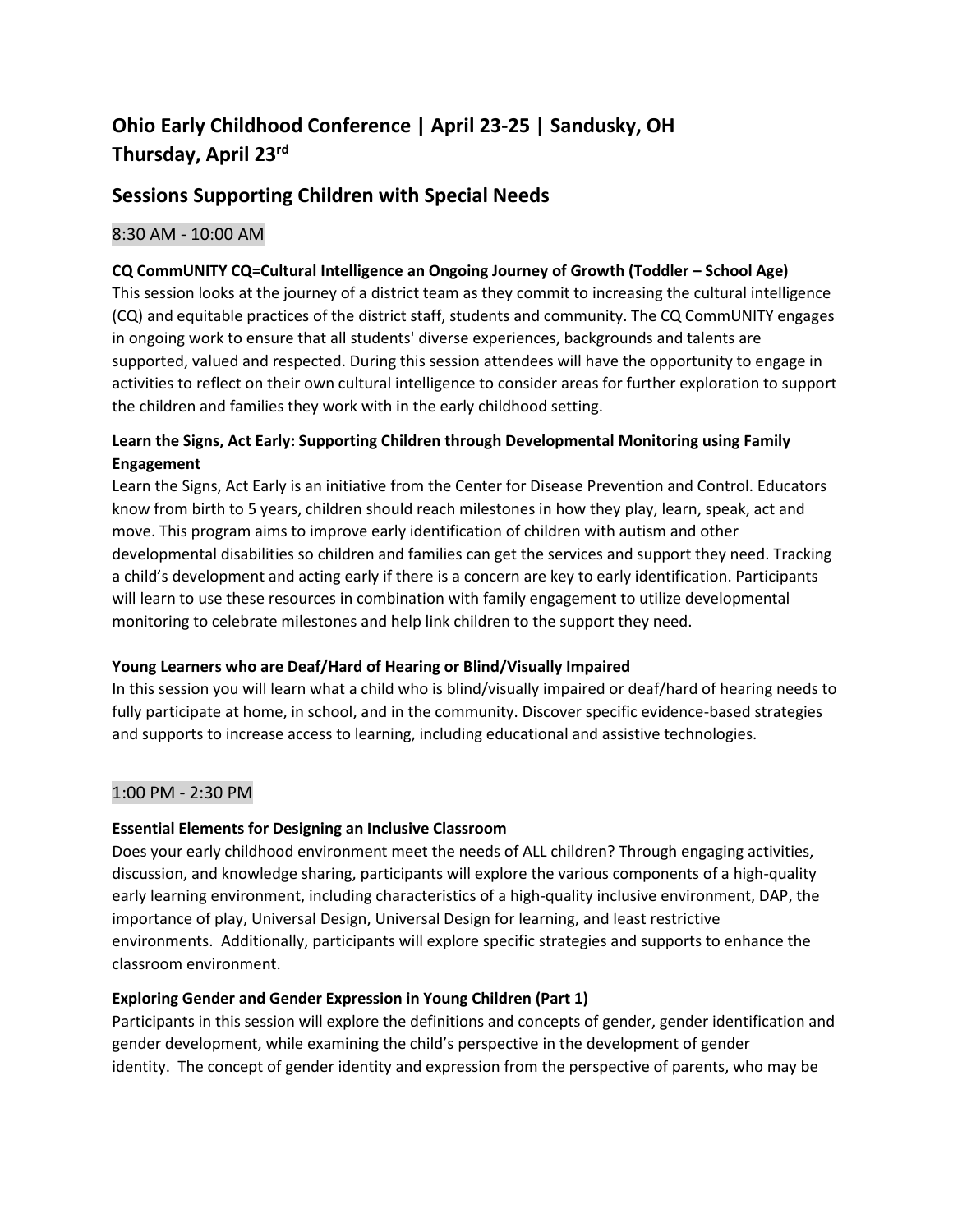having difficulty with their child's gender choices will also be addressed. Take back strategies to support children in the classroom in the area of gender identity and development.

#### **Working Together for the Benefit of Our Children**

This session will provide participants an opportunity to analyze and better understand the value of cultivating empathy for families and children they serve. Techniques to improve communication with families and promote healthy environments that support acceptance over tolerance will be discussed. Leave with an improved ability to understand and share the feelings of another.

#### **State of Babies Yearbook 2020: Where do Ohio's Babies Stand?**

Where do babies across the nation and in Ohio stand? The new State of Babies Yearbook 2020, to be released in April by ZERO TO THREE, provides the answer. Expanded indicators of wellbeing and policy provide a richer picture, and new breakouts by subgroup allow an equity lens for how babies and families are faring. State and national profiles provide a starting point for advocates and policymakers. The state of America's babies is critical – it's when we lay the foundation for our future workforce. When babies and families have the supports they need, we create innovators, thinkers, and stronger communities. Our shared vision of a prosperous future will be realized only if there is a robust quality of life for babies today.

#### 3:00 PM -4:30 PM

#### **Communication is a Two-Way Street: Helping Children Become Effective Communicators**

Effective communication is one of the most important social skills. Communication is more than just talking. Participants will discuss the three aspects of communication: talking, listening and body language. Interactive activities will be presented to help the participants understand their own communication style. A discussion on how to use strategies and specific activities when designing the temporal, physical and interpersonal environments and how they will support children in becoming effective communicators.

#### **Exploring Gender and Gender Expression in Young Children (Part 2)**

#### **Ohio Early Childhood Race & Rural Equity 2020** Featured Strand

Attendees will be given a briefing on the 2020 Ohio Early Childhood Race and Rural Equity follow-up report, "Drafting a New Blueprint for Success." This will include county-specific data on young children, new statewide data disaggregated by race and geography, and more. Participants will have the opportunity to share personal and community experiences reflected in the data and brainstorm program-level, community, and statewide solutions to address inequities for young children.

#### **Sing and Sign: Bring Joy to Education!**

#### Featured Speaker

Singing and signing engage young children in meaningful and exciting multi-language experiences. Singing songs is a powerful way to be introduced to a language while developing confidence and fluency. Signing (ASL) serves as the bridge that connects the three languages within our brain. Research findings state that integrating ASL into your literacy component accelerates letter and sound identification while promoting and motivating the natural love for reading. Music—and movement—bring JOY to education!